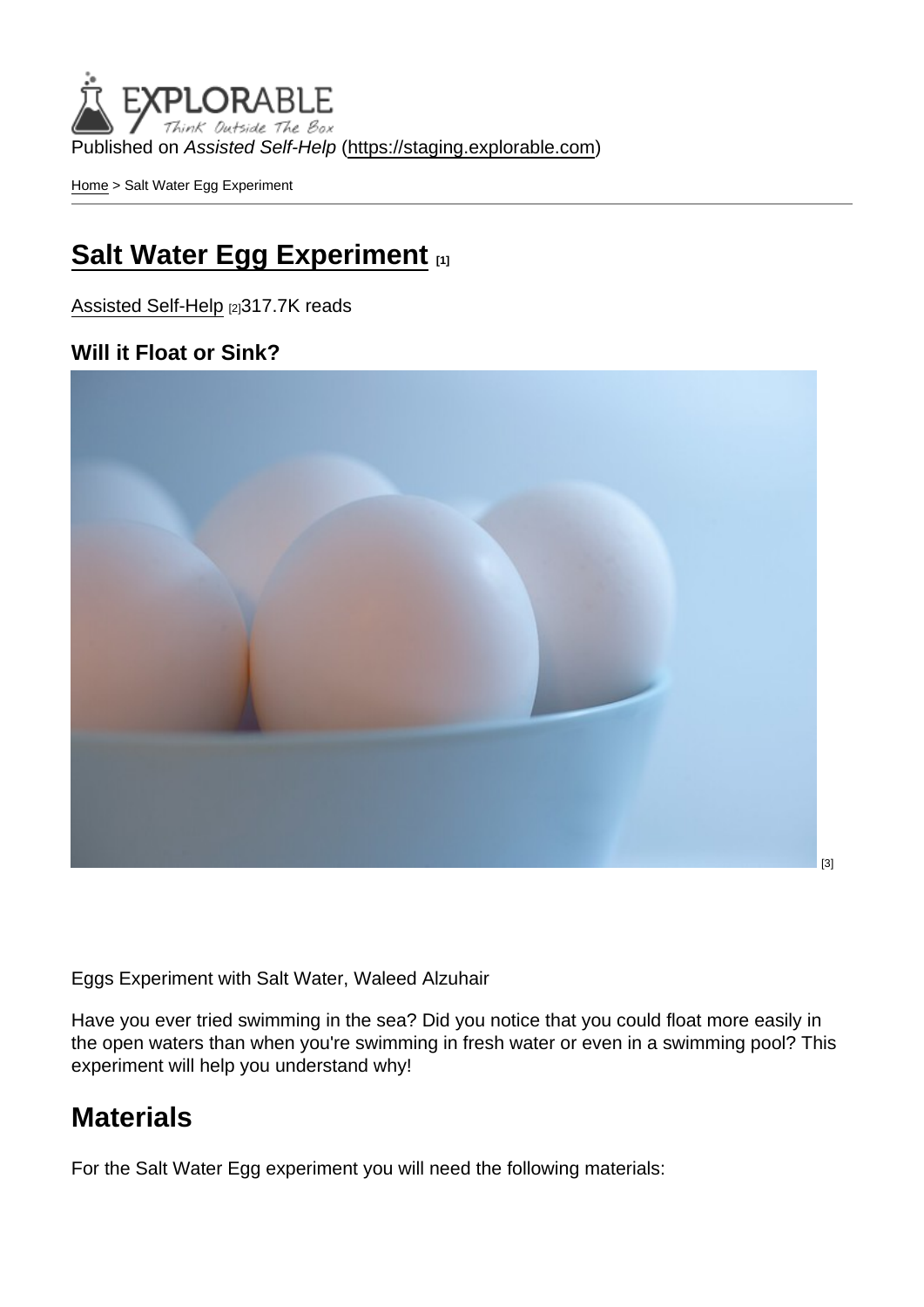- Table salt
- Two containers
- Tablespoon
- Tap water
- Two raw eggs

### **Procedures**

- 1. Fill the two containers with tap water.
- 2. Add about 6 tablespoons of salt in one container and stir it well with a tablespoon until the salt has completely dissolved in the water.
- 3. Place one egg in each of the containers and observe which one of the eggs float in the container and which one sinks.

## **Discussion**

The explanation behind this phenomenon is simple - DENSITY! In the Salt Water Egg experiment, you have observed that the egg placed in saltwater floated and the one in tap water didn't. Because saltwater is denser than fresh water, the egg does not end up sinking like it usually does!

Why is this so? Let's first discuss the definition of density and why objects sink. Density refers to the amount of matter contained in a given space or volume. When there's more amount of matter in a given space or volume, the object is then considered denser and at the same time heavier. However, this doesn't mean that density and weight is the same and can be used interchangeably.

Weight refers to the vertical force exerted by a mass of object when subjected to gravity. Unlike density, weight is dependent on the amount of gravity in a particular place. To make it clearer, let's take the egg as an example. The egg's density remains the same no matter where you bring it, whatever the amount of gravity is in that place. However, if you bring the same egg to space, where there is no gravity, it loses its weight! But its density remains the same. That's the difference between density and weight - gravity.

# **Why Objects Float or Sink**

Now let's go back to the question of why objects float or sink. Placing an object that's denser than fresh water automatically sinks. In our Salt Water Egg experiment, because the egg is denser than tap water, it pushes away water particles so it can make space for itself hence the sinking motion. But in the case of the salt water, since it is heavier than ordinary tap water, it is more capable of holding the egg up - hence the egg floating. In easier words, objects sink when their own density is greater than the liquid's density.

Now you must be wondering what's in the salt that makes water denser when mixed with it? When salt is added and dissolved in water, it breaks down into ions that are then attracted to the water molecules. This attraction causes them to bind tightly, increasing the amount of matter per volume (density). Instead of just having the molecules hydrogen and oxygen in the